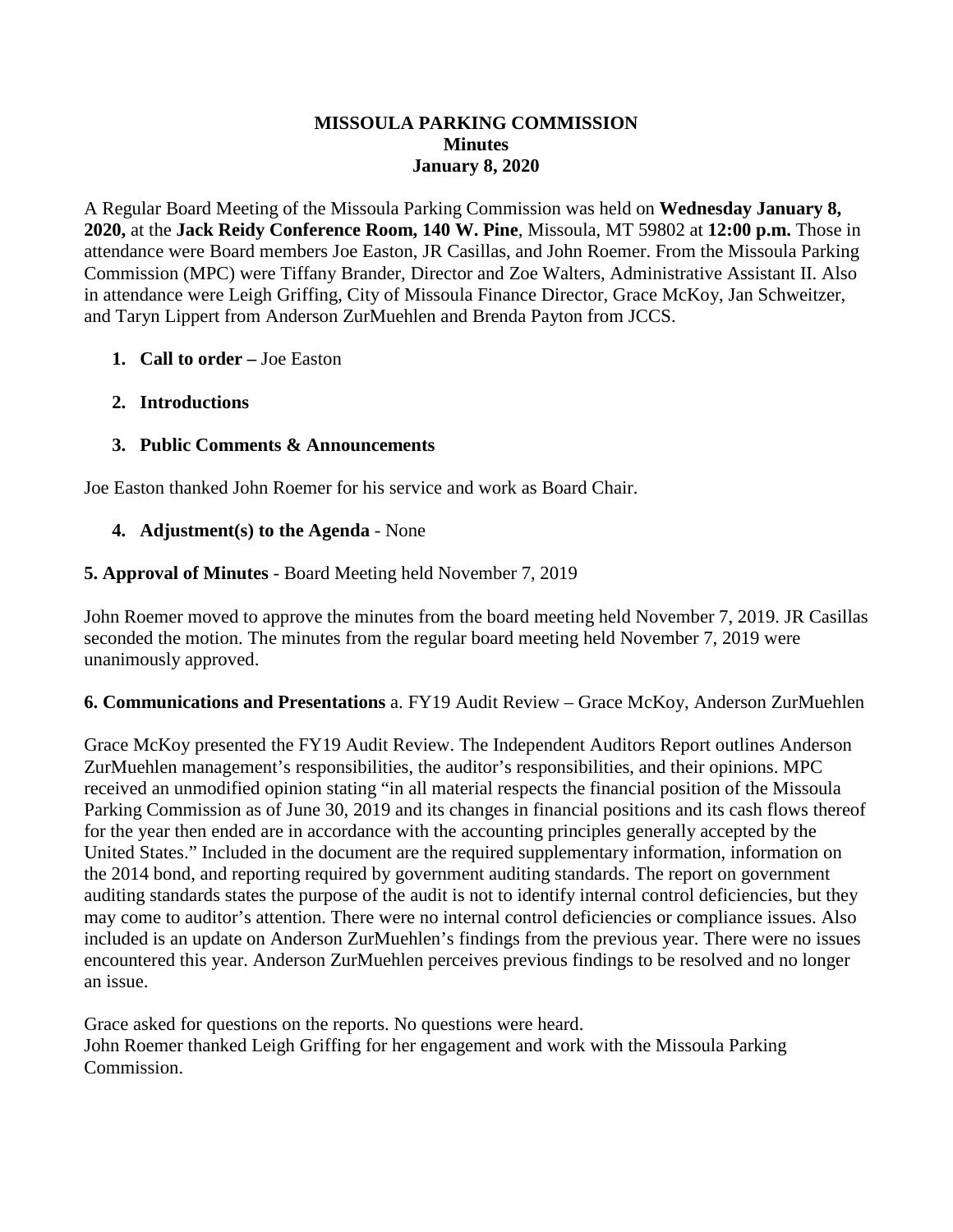The next part of the document is related to management discussion and analysis. This is required by the Government Accounting Standards Board. It provides summarized financial information and a narrative explaining highlights of the year and looking forward. On the financial statement, Grace pointed out a significant increase in capital assets due to the acquisition of the ROAM parking structure. This asset is accounted for on the statement of revenue, expenses, and changes as a capital contribution as \$3.2 million. There was a significant increase in operating revenues in the last year. FY19 showed \$2.8 million in operation revenues. This was nearly an \$183,000.00 increase from the prior year. Since 2017, the increase is nearly \$600,000.00. Expenses have increased, however the majority of the increase is related depreciation and the acquisition of new assets such as ROAM, license plate recognition, and gating equipment. Cash flow did not increase significantly. Some of the increase is related to timing of purchases. Warranty and software expenses were paid for up front, but then deferred over a five year period. From a cash basis expenses have stayed flat.

Grace asked for questions. No questions were heard.

There was is language added for accounting standards in relation to MPC's debt financing agreements for structures. This may impact MPC in the future.

Jan Schweitzer presented the review of the required letter to state governance. Andersen ZurMuehlen is required to determine and describe any sensitive accounting estimates that affect the financial statements. There were no difficulties found when performing the audit. There were no material misstatements found. There was one uncorrected statement: When reviewing procedures related to debt, there was a payment charged as a prepaid expense for a lease payment that should have been reducing the obligation. This is a past adjustment. This does not impact the reader's judgement. There were no disagreements with management or management consultations with other independent accountants.

Grace asked for questions.

Joe Easton asked Brenda Payton if JCCS had an opinion on the audit or the information presented. Brenda responded that the audit went well. It was helpful to meet with Leigh Griffing.

Joe asked Leigh for any questions or comments. Leigh responded that it went well and there was good communication between all parties.

Joe asked how Leigh will use this information to communicate with the Mayor's office or City Council. Leigh answered that she will inform the Mayor's office that the audit has been completed and that there have been no findings. Leigh will have further conversations with Baker Tilly and Dale Bickell. They will review the audited financials and analyze future financing and debt.

Grace mentioned a future accounting standard change that will affect lease financing in fiscal year 2021. The Government Accounting Standards Board now requires entities to carry all leases greater than one year on their balance sheet. Parking spaces leased to individuals by MPC will be recorded as an asset and a liability of the total contract.

Leigh asked Tiffany for the number of lease spaces that extend over a year. Tiffany answered that none of MPC's leases have an end date. Leigh stated that we will have to look further into it.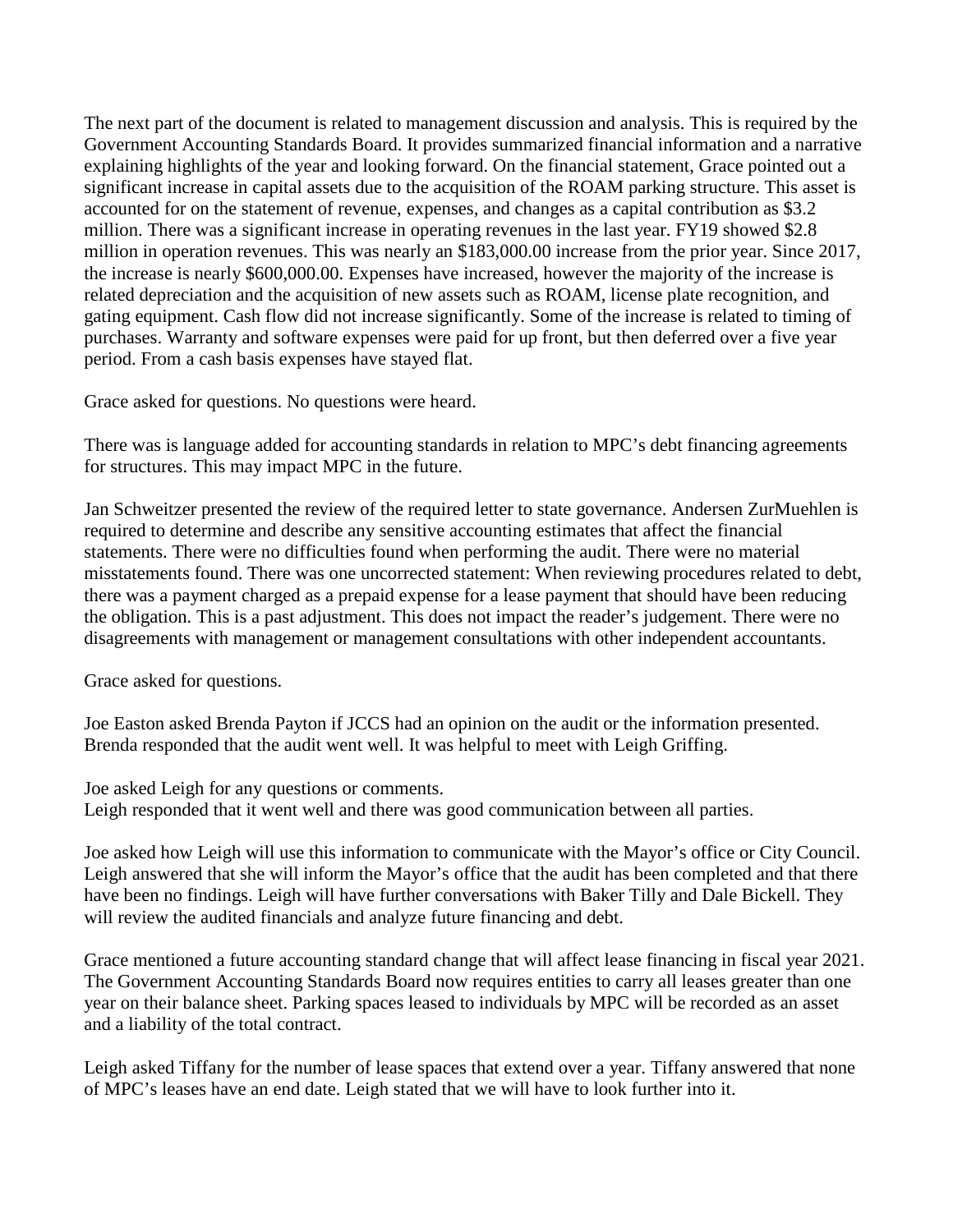John Roemer asked if this impacts our rented lease areas. Grace responded that MPC would have to record these areas as a right to use asset and a lease liability.

Grace stated that with month to month leases MPC will have to look at historical data to see if individuals are renewing leases more than one year. The requirement follows the actual substance of the transaction.

Jan explained statistics will need to be reviewed to determine the probability of individuals renewing their leases.

Joe asked what the point is if it zeros out on a balance sheet. Grace answered it is for financial institutions to understand what type of contracts entities are in.

Leigh mentioned Baker Tilly works with municipalities and will have more information on how this will impact MPC.

John clarified that the Board will work towards a written policy on how MPC will record this information.

Grace encouraged MPC to fully understand their leases and to gather lease summary information, lease terms, and any other general information to reference when working with financial advisors.

Leigh stated MPC has good record keeping.

Joe asked how the discount rate is set.

Grace answered that it is based on the term of the lease. Management will most likely use treasury rates to estimate a number. It is ultimately up to management.

Grace mentioned another standard specifically related to construction for new assets. MPC will be able to expense the interest. This is makes things easy from an accounting perspective, but MPC will need to be in good communication with accounting and financing. Depending on how big the project is it could change the debt covenants.

Grace thanked everyone for their wonderful work.

### **7. Financial Statement**

Brenda presented the financial statements for October and November. Looking at the October Dashboard, Page three shows a decrease of \$200,000.00 in Total Cash for the month. This was anticipated because of a city contract payment and merchant fees recognized during the audit process. Year to date revenue was up \$111,000.00, and expenses were up \$22,000.00 compared to last year. There was an \$89,000.00 Operational Net Income increase from last year. Looking at the November Dashboard, Page three shows negative under rent and accounts payable because audit entries have not been entered yet. Once entered it will balance as of June 30. There will be a future variance on the cash balance of approximately \$200,000.00. The assumption is that payment for the bond was booked after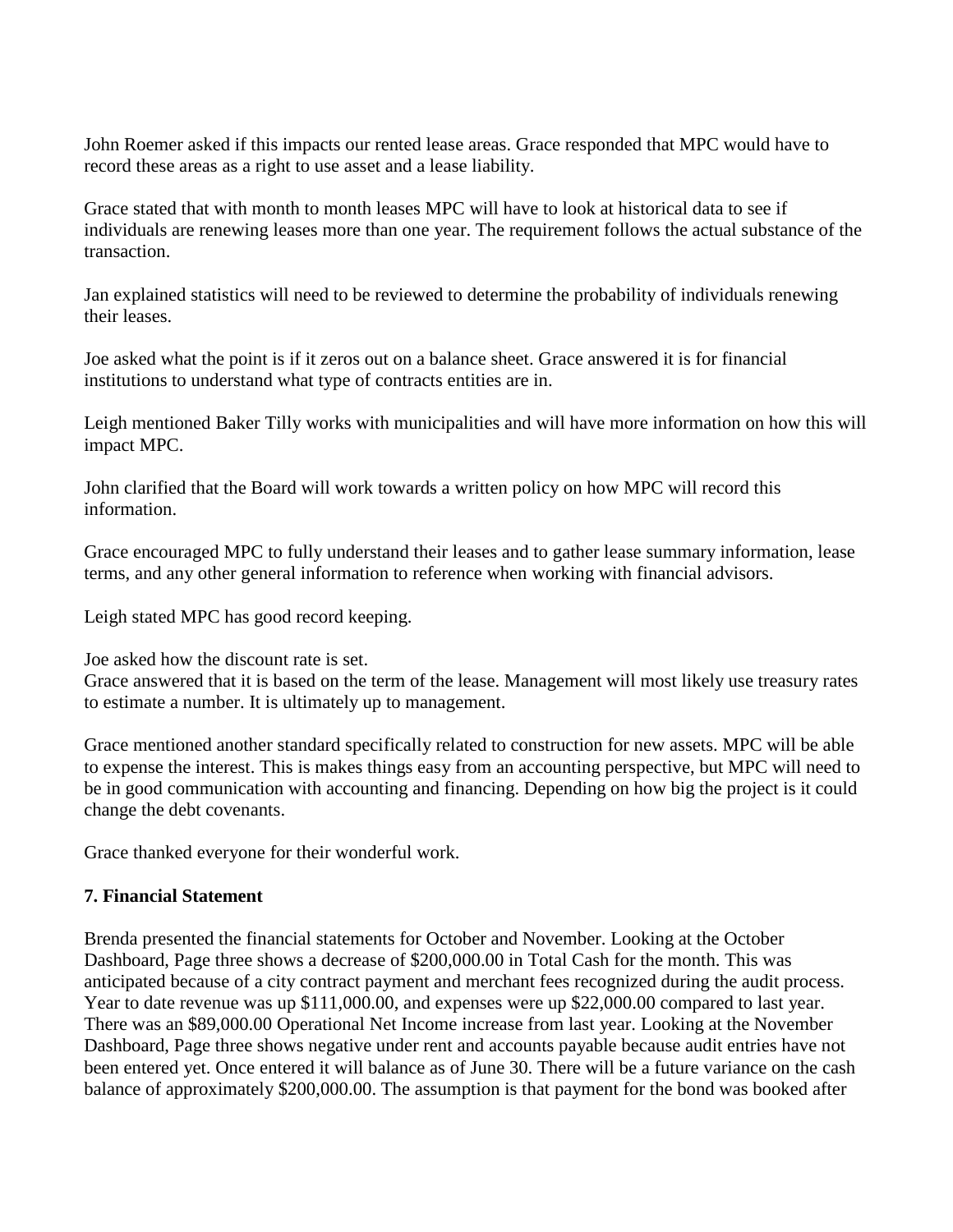September financials. There will be an adjustment to the bond and interest. The Net Cash available will not change because the impact will be in the accrued items. The Income Statement on Page four shows lease parking up \$112,000.00 year to date. There was a \$68,000.00 increase for Riverside leases. This is related to the Montana Department of Transportation (MDT) for the Higgins St Bridge construction. There was an increase in \$30,000.00 year to date due to the ROAM parking structure. Hourly parking in ROAM is around \$14,000.00, which was not part of MPC's income last year. Total Revenue is up \$220,000.00 from last year. Personnel Services are increased this month because there were three payroll cycles. Personnel Services are below budget compared to this time last year. Total Expenses for the year are up \$31,000.00. Operational Net Income is increased \$191,000.00 over last year.

Brenda asked for questions. Leigh noted that revenue is up over \$200,000.00 in five months. John explained that this is part of MPC's plan and is not as much as he had hoped for with the introduction of LUKEs.

## **8. Director's Report –** Tiffany Brander

Tiffany stated that there is a lot of uncertainty around the Higgins Bridge construction timeline. MDT is committed to beginning rehabilitation in 2020, but is unsure of when. There has been an update to our contract with MDT which allows MPC to continue maintaining and leasing the Bridge Lot. MDT has committed to providing MPC with 48 hours' notice of closure. Tiffany is having continuous conversations with MDT and expects that MPC will receive the notice well in advance of 48 hours.

The structural analysis from DCI Engineering determined that it is possible for the Central Park structure to be expanded vertically, but would be expensive. There would need to be improvements to the existing structure to allow it to be up to code before additional floors could even be considered. There is no possibility of making Central Park mixed use and adding residential housing. Joe asked that these opinions be sent to Linda McCarthy, the Mayor's Office, and City Council. Tiffany will also present this information to the Heart of the City Committee meeting.

The November Food for Fines program collected 636 pounds of food and wrote off \$743.00 in tickets.

Signage for Park Place will arrive soon and should be installed by the end of the month dependent on snow and staffing.

There are open positions for a Maintenance Worker/Fee Collector and Administrative Assistant II. These applications close January 21, 2020. Tiffany expects MPC will be fully staffed by the end of February.

The Tool Cat has been a useful for Maintenance staff. They have been able to remove snow within 24- 48 hours. The Tool Cat hopper releases more ice melt than what Maintenance is used to. A comparison will be made of how much ice melt was purchased this year compared to last year to determine if it makes sense to purchase ice melt in bulk from the Streets Department.

Tiffany's new schedule is Monday – Friday 7:00AM – 3:00PM.

Joe asked the Board for questions.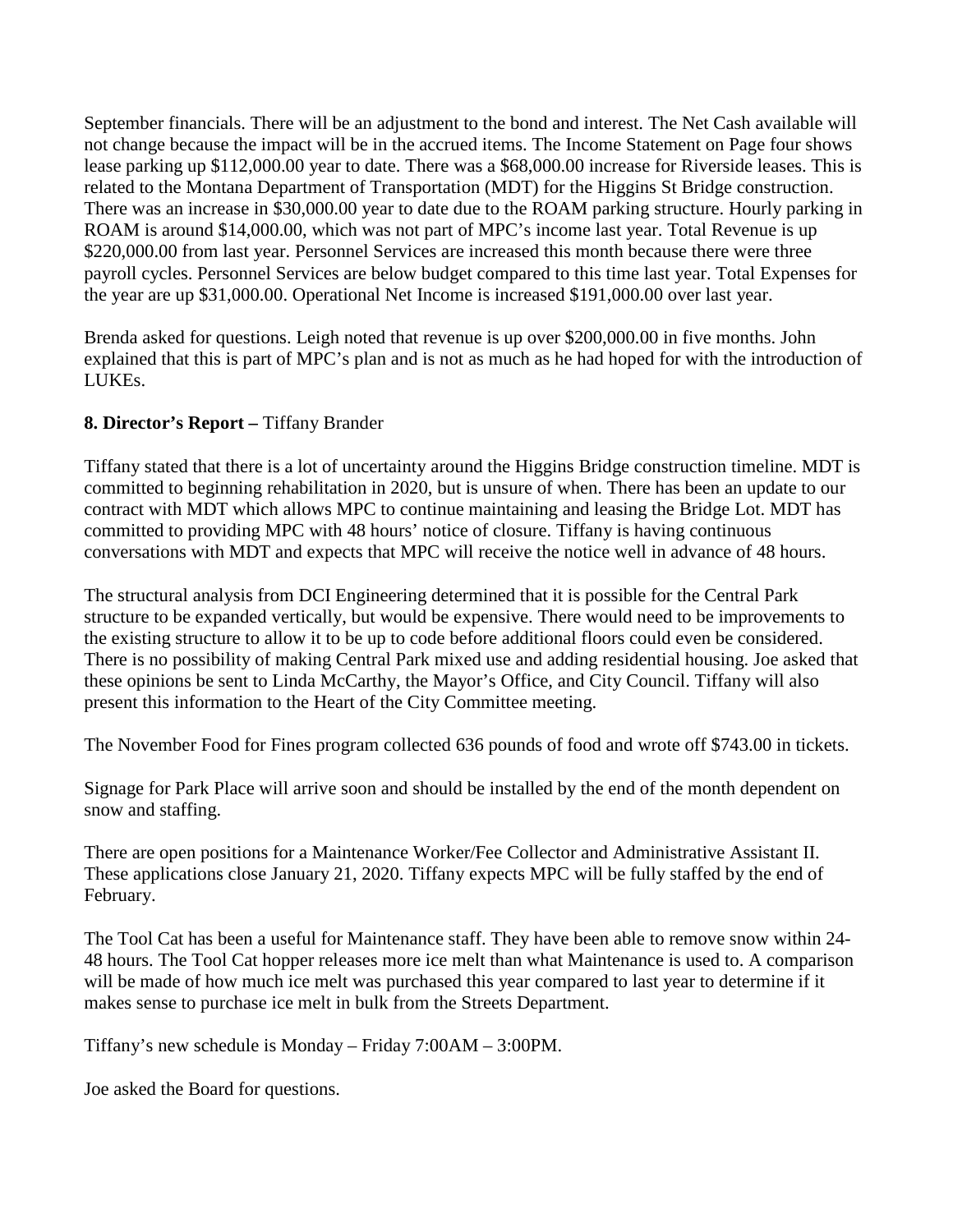John asked if the release on the ice melt can be adjusted. Tiffany will follow up with Maintenance.

Joe asked if Tiffany received any comments about First Night shuttle service. Tiffany did not. John attended. JR would like to follow up on the ridership count.

## **9. Action Items** a. Maintenance Reserve Policy

In October, the Board discussed adopting a maintenance reserve policy that would help fund any unexpected maintenance repairs, or fund a capital reserve. The recommendation was a per space rate of \$200.00 per space for newer structures and \$250.00 per space for older structures. The general parking garage expectancy is 30 years. Tiffany stated structures newer than 15 years would be \$200.00 per space. This includes Park Place and Roam. Structures 15 years and older would be \$250.00 per space. This includes Central Park and Bank Street. Park Place and ROAM have a total of 453 spaces equating to \$90,600.00 for these structures in a reserve. Central Park and Bank St have a total of 414 spaces equating to \$103,500.00. The total reserve amounts to \$194,100.00. The account would remain at this amount. Any amount used would be replenished. When funds are disbursed, the Parking Services Director would provide an accounting of the funds and recommendation for replenishment. After analysis of operating fund, the Board can determine if the replenishment would occur as a lump sum at the end of the year or budgeted for long-term.

The Board agrees that a reserve is necessary. Joe asked how \$200,000.00 removed from MPC's available cash would compare to a long-term budget plan and suggested maybe the Board should hear Baker Tilly's opinion before committing to a dollar amount. Joe asked if there is a warranty for newer structures if maintenance is necessary and if maintenance reserves can be deferred for newer facilities. Tiffany responded that there would be a separate reserve account. If newer structure funds needed to be applied to older structure funds, the money would still exist for a newer structure.

Joe explained that the Board can make a motion and amend later or defer until after meeting with Baker Tilly. The Board agreed to defer. Tiffany asked the Board to review the maintenance reserve policy draft.

### **10. Non-action Items a. New Business**

Joe would like to refocus on MPC's prior strategic plans. This includes reviewing expansion of the current jurisdiction, the Residential Parking Permit Program, bonding capacity, and identifying property and a new garage location.

Joe wants to makes sure Tiffany's six month review is performed on time.

### **b. Old Business -** None

### **11. Setting of next meeting** (February 6, 2020, Jack Reidy Conference Room) **and adjournment**

Respectfully submitted,